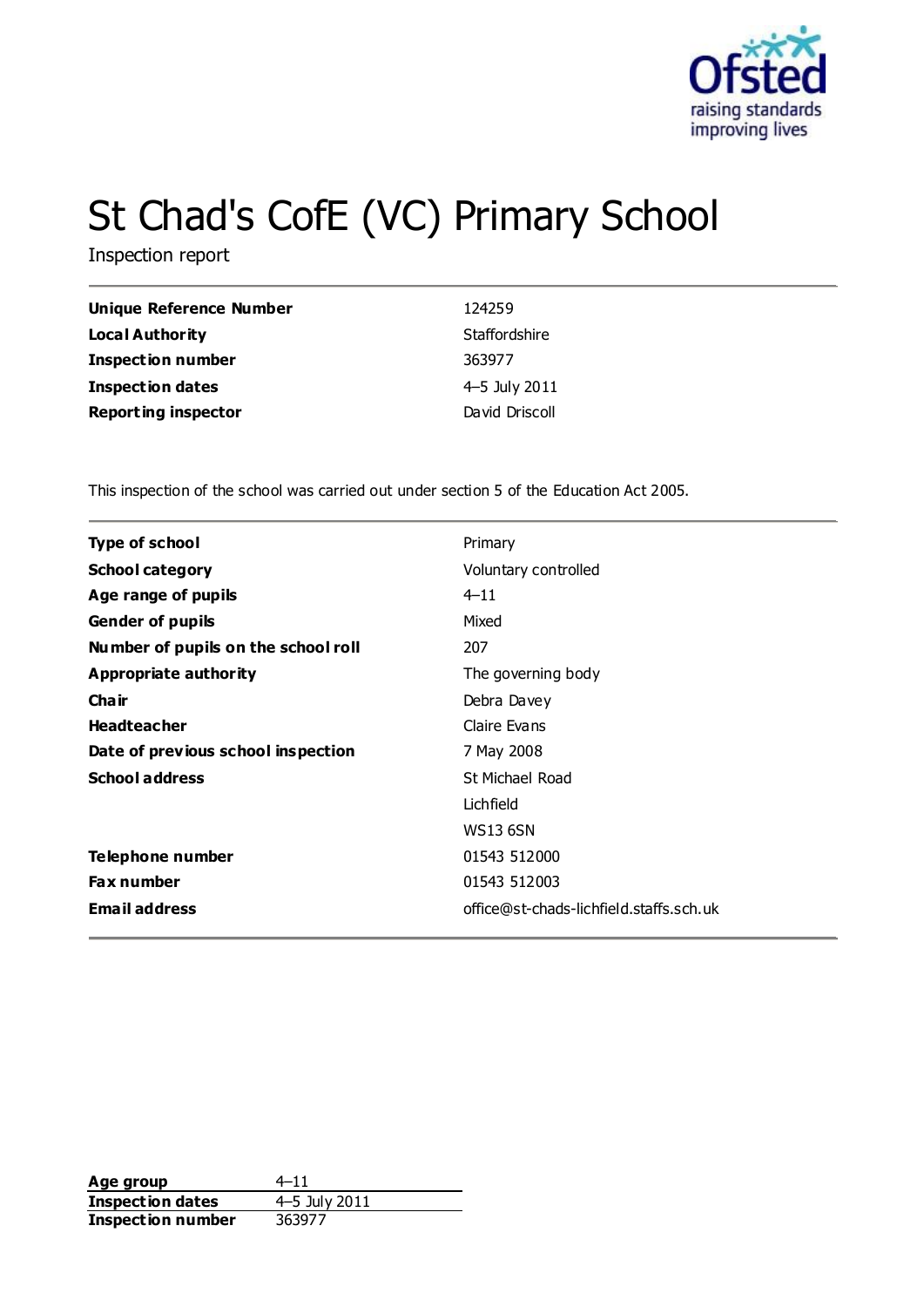The Office for Standards in Education, Children's Services and Skills (Ofsted) regulates and inspects to achieve excellence in the care of children and young people, and in education and skills for learners of all ages. It regulates and inspects childcare and children's social care, and inspects the Children and Family Court Advisory Support Service (Cafcass), schools, colleges, initial teacher training, work-based learning and skills training, adult and community learning, and education and training in prisons and other secure establishments. It assesses council children's services, and inspects services for looked after children, safeguarding and child protection.

Further copies of this report are obtainable from the school. Under the Education Act 2005, the school must provide a copy of this report free of charge to certain categories of people. A charge not exceeding the full cost of reproduction may be made for any other copies supplied.

If you would like a copy of this document in a different format, such as large print or Braille, please telephone 0300 123 4234, or email **[enquiries@ofsted.gov.uk](mailto:enquiries@ofsted.gov.uk)**.

You may copy all or parts of this document for non-commercial educational purposes, as long as you give details of the source and date of publication and do not alter the documentation in any way.

To receive regular email alerts about new publications, including survey reports and school inspection reports, please visit our website and go to 'Subscribe'.

Royal Exchange Buildings St Ann's Square Manchester M2 7LA T: 0300 123 4234 Textphone: 0161 618 8524 E: **[enquiries@ofsted.gov.uk](mailto:enquiries@ofsted.gov.uk)**

W: **[www.ofsted.gov.uk](http://www.ofsted.gov.uk/)**

© Crown copyright 2011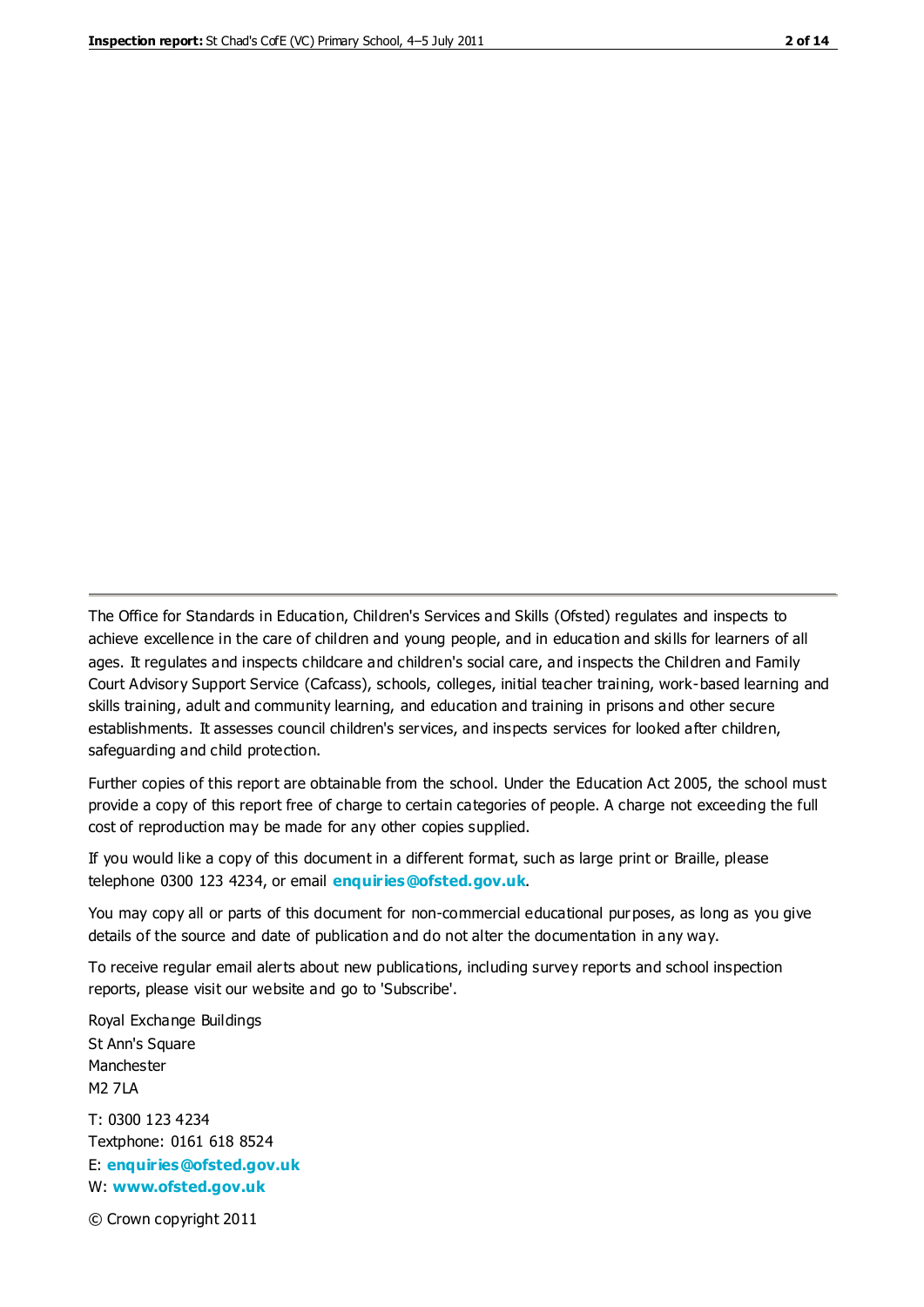# **Introduction**

This inspection was carried out by three additional inspectors, who observed 18 lessons taught by seven teachers. They held meetings with groups of pupils, staff and members of the governing body. Inspectors observed the school's work and looked at records of pupils' attainment and progress, the school's development plan, and records of checks on teaching and documents relating to the safeguarding (systems to protect and keep pupils safe). They also analysed responses to questionnaires completed by staff, pupils and 153 parents and carers.

The inspection team reviewed many aspects of the school's work. It looked in detail at a number of key areas.

- $\blacksquare$  How well are data from assessments used by teachers to ensure that all groups of pupils make the best possible progress?
- $\blacksquare$  How effective is leadership and management in tackling any variations in the quality of teaching across the school?
- Are pupils learning enough about the lives of people from backgrounds different to their own?
- To what extent do pupils have opportunities to apply their information and communication technology skills in other subjects?

# **Information about the school**

The school is of average size. The proportion of pupils known to be eligible for free school meals is below average. Almost all pupils come from a White British background. The proportion of pupils with special educational needs and/or disabilities is low. There have been several changes to senior management since the school was last inspected, including five different headteachers. The school currently has no deputy headteacher, although an appointment has been made for September 2011. The current headteacher took up post in April 2010. The governing body runs a daily breakfast club for pupils. The school shares its site with the Beacon Badgers after-school club and Jigsaws pre-school. Both of these facilities are privately managed and subject to a separate inspection.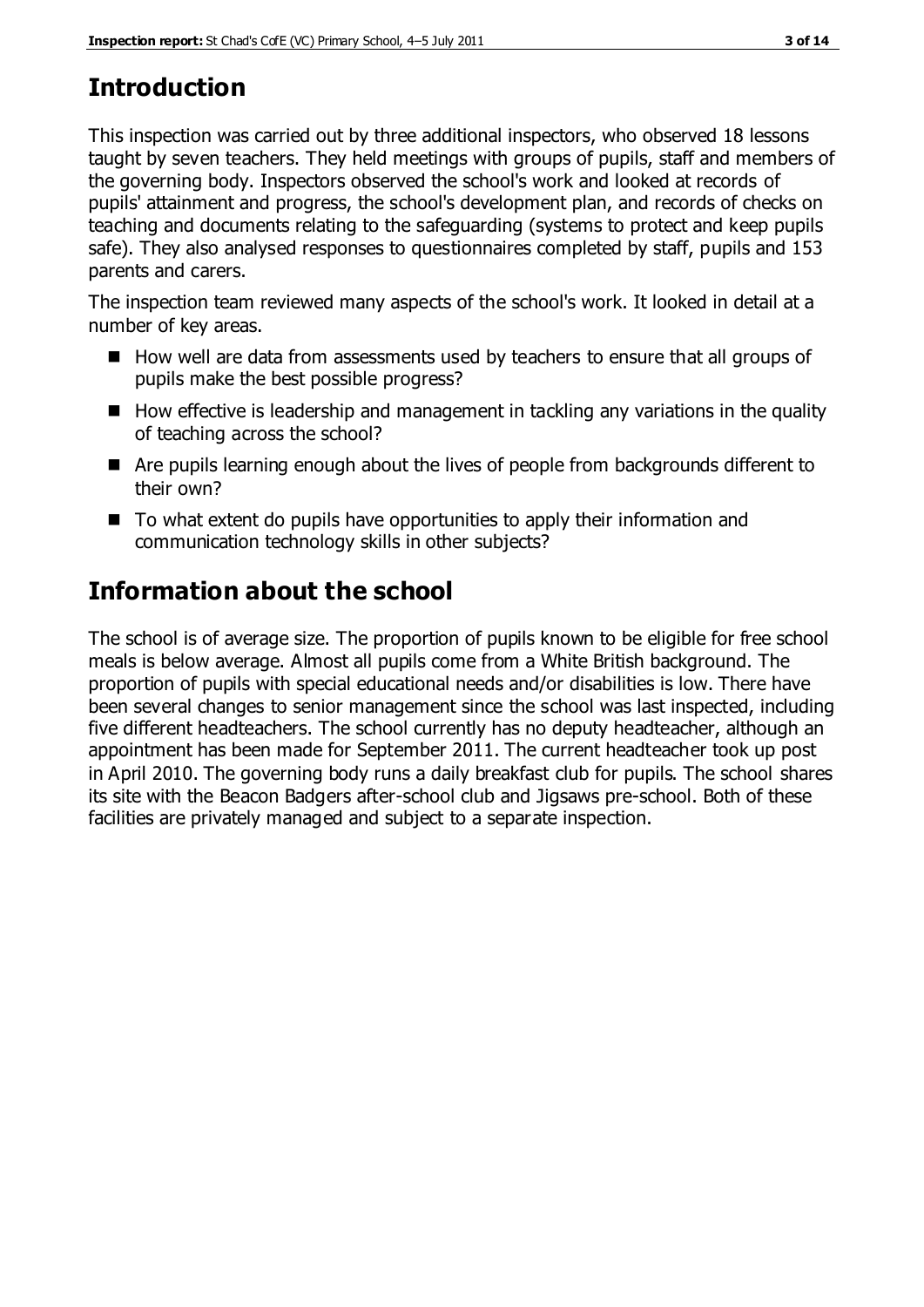**Inspection grades: 1 is outstanding, 2 is good, 3 is satisfactory, and 4 is inadequate** Please turn to the glossary for a description of the grades and inspection terms

# **Inspection judgements**

### **Overall effectiveness: how good is the school? 3**

#### **The school's capacity for sustained improvement 3**

#### **Main findings**

St Chad's provides a satisfactory education for its pupils. The good care they receive ensures that they feel safe in school. This view is strongly supported by parents and carers responding to the questionnaire. Pupils have a good understanding of how to keep themselves safe, especially when using the internet and in relation to ice on the nearby ponds. Pupils have an equally good understanding of what they need to do to stay fit and healthy. They put this into practice in their daily lives by, for example, choosing healthy food for the lunchboxes and coaching others in sport. A high proportion of pupils walk or cycle to school. Pupils demonstrate a considerable ability to reflect on spiritual matters, get on well with one another and have a clear understanding of right and wrong. Their knowledge of western culture is good, particularly in terms of art and music. However, pupils' overall spiritual, moral, social and cultural development is only satisfactory because the school does not provide well enough for community cohesion. A full audit of their needs has not been carried out and pupils have too few opportunities to engage with pupils from backgrounds different from their own, so they have a limited understanding of the lives and cultures of others. The school has high expectations of attendance and punctuality. Attendance is high as a result and pupils are consistently punctual to school.

Academic progress is satisfactory but varies between subjects and classes in response to teaching that is inconsistent in its quality. There are examples of outstanding practice in the school, but these are not being identified and disseminated to raise the quality of teaching to a consistently good level. Teachers do not always use assessment information well enough to set work that accurately meets the needs of all groups of pupils, so their progress is not consistently good. Pupils' attainment is average in English, mathematics and information and communication technology (ICT). The curriculum provides them with plenty of opportunities to apply their literacy and numeracy skills in other subjects, but pupils do not have enough opportunities to apply their ICT skills in the same way.

The school is showing signs of improvement after a period of unsettled leadership. The headteacher has ensured that school self-evaluation is accurate. The focus on improving teaching is proving successful and demonstrates the school's satisfactory capacity for sustained improvement. The headteacher had to make changes to the way that the school operated in order to meet safeguarding regulations. Some of these have proved unpopular with some parents and carers as they were introduced without the reasons being explained clearly enough or taking enough account of their views. In other respects, the information sent home is of good quality but there are relatively few methods by which parents and carers can make their opinions known.

Up to 40% of the schools whose overall effectiveness is judged satisfactory may receive a monitoring visit by an Ofsted inspector before their next section 5 inspection.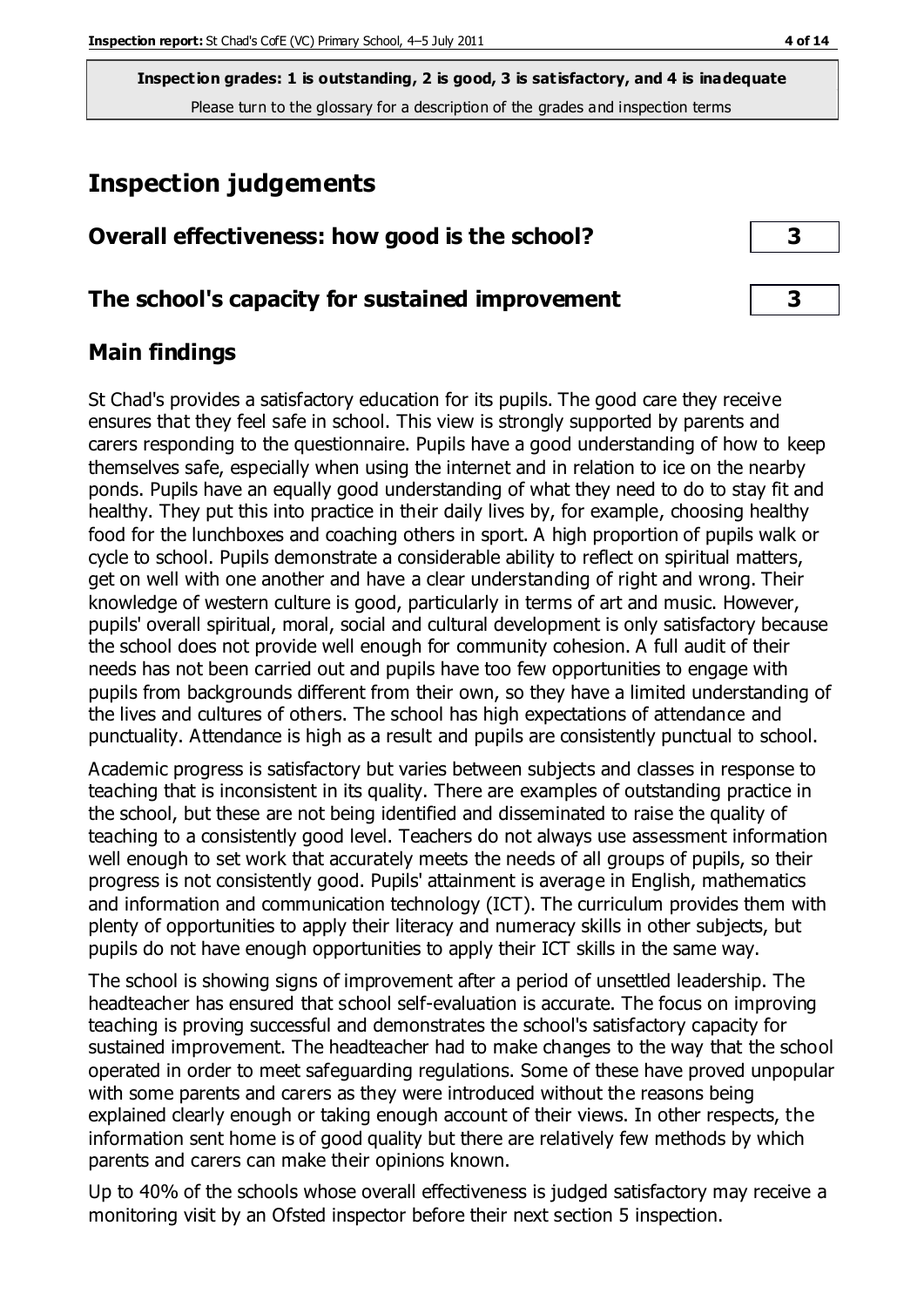**Inspection grades: 1 is outstanding, 2 is good, 3 is satisfactory, and 4 is inadequate** Please turn to the glossary for a description of the grades and inspection terms

#### **What does the school need to do to improve further?**

- Reduce the variations in quality of teaching and ensure pupils make consistently good progress by identifying and disseminating the examples of best practice, particularly the use of assessment information to plan for pupils' differing needs.
- Take greater account of parents' and carers' views when planning significant changes to the school and increase the range of means by which parents and carers can express their opinions.
- Carry out a full audit of pupils' needs with respect to community cohesion and provide them with opportunities to engage with those from other parts of Great Britain and different countries.
- $\blacksquare$  Provide pupils with more opportunities to use their ICT skills in other subjects.

#### **Outcomes for individuals and groups of pupils 3**

Pupils' achievement is satisfactory. They join and leave the school with attainment that is broadly in line with the national average. Current attainment in Year 6 is slightly lower than the previous year. Pupils with special educational needs make progress at a similar rate to others. Pupils of differing abilities will forge ahead in mathematics in one year before making slower progress the next. At the same time, the class will be making slower progress in English before making good progress the following year. The match of work to pupils' differing needs also varies from year to year. For example, in some classes the more-able pupils are given challenging work and make good progress while in others work is sometimes too easy and their progress slows. The same applies to pupils in other ability groups. Over time, they make satisfactory progress but it ebbs and flows as they move through the year.

Pupils are polite and considerate of others. Instances of poor behaviour are rare. There have been no exclusions in recent years. Pupils behave well outside of lessons and the school is an orderly community. Behaviour is satisfactory in lessons. When tasks are interesting and challenging pupils concentrate for long periods and work hard. They particularly enjoy problem solving activities and cooperate very well in small groups to reach a successful outcome. For example, pupils worked hard and concentrated completely in a mathematics lesson where they had been given individual problems to solve in order to find equivalent fractions. In less stimulating lessons, there is usually a minority who let their attention wander. Younger pupils start to fidget with their equipment while older ones stop to talk to their friends. In an English lesson, for example, pupils repeated a task when they had already grasped the concept being taught, so they lost interest. Pupils develop good enterprise skills. This was well illustrated when pupils organised a fund raising fete. They chose products to make and sell, and were successful in raising a large amount of money.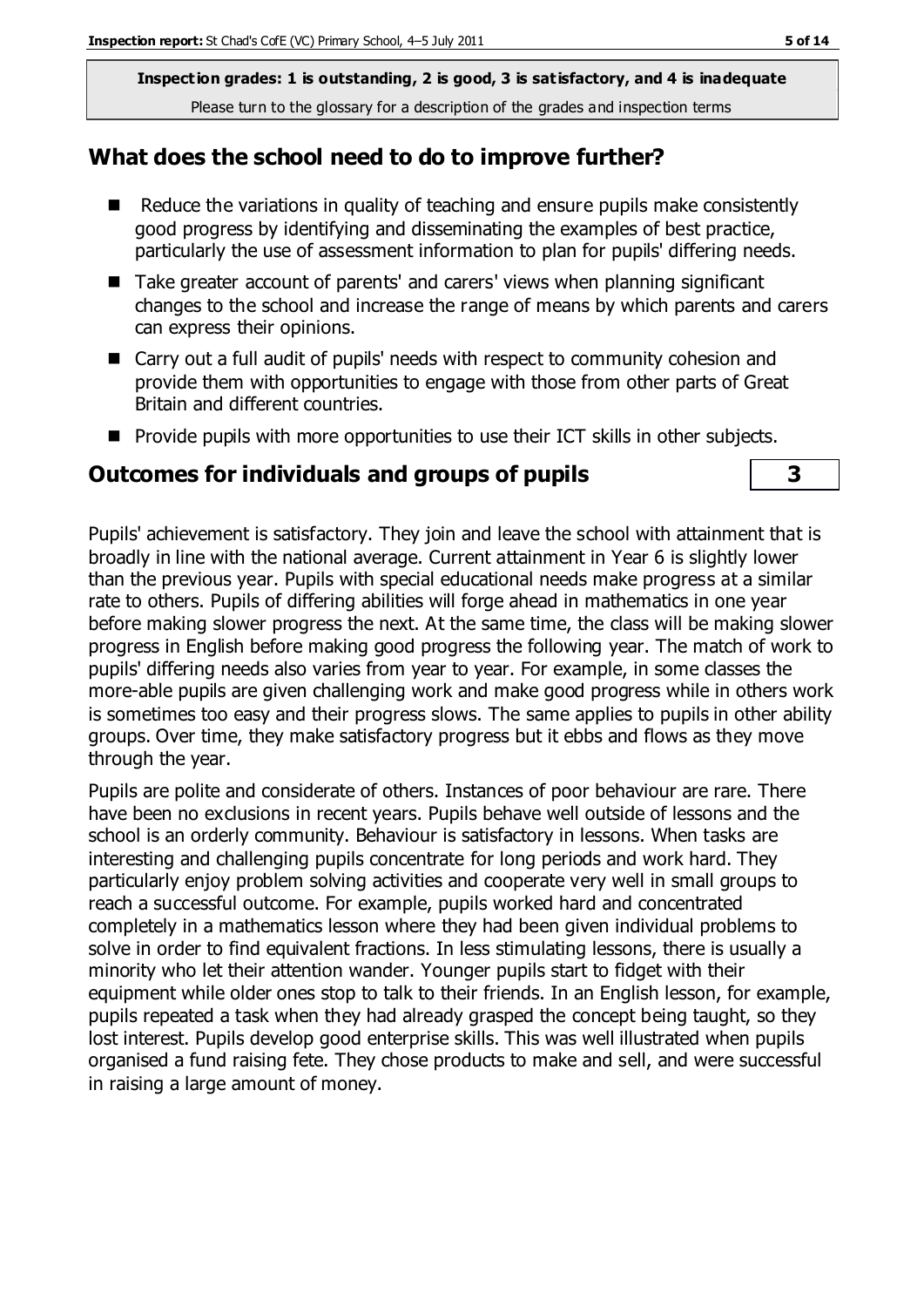# **Inspection grades: 1 is outstanding, 2 is good, 3 is satisfactory, and 4 is inadequate**

Please turn to the glossary for a description of the grades and inspection terms

These are the grades for pupils' outcomes

| Pupils' achievement and the extent to which they enjoy their learning                                                     |                         |
|---------------------------------------------------------------------------------------------------------------------------|-------------------------|
| Taking into account:<br>Pupils' attainment <sup>1</sup>                                                                   | 3                       |
| The quality of pupils' learning and their progress                                                                        | 3                       |
| The quality of learning for pupils with special educational needs and/or disabilities<br>and their progress               | 3                       |
| The extent to which pupils feel safe                                                                                      | $\overline{\mathbf{2}}$ |
| Pupils' behaviour                                                                                                         | 3                       |
| The extent to which pupils adopt healthy lifestyles                                                                       | 2                       |
| The extent to which pupils contribute to the school and wider community                                                   | 3                       |
| The extent to which pupils develop workplace and other skills that will contribute to<br>their future economic well-being |                         |
| Taking into account:<br>Pupils' attendance <sup>1</sup>                                                                   |                         |
| The extent of pupils' spiritual, moral, social and cultural development                                                   | 3                       |

<sup>1</sup> The grades for attainment and attendance are: 1 is high; 2 is above average; 3 is broadly average; and 4 is low

# **How effective is the provision?**

There are no aspects of teaching that are consistently stronger or weaker than others across the school. Teachers now have accurate information regarding pupils' prior attainment, but the extent to which this is used effectively to plan lessons varies across the school. In one English lesson, for example, all pupils were given similar tasks regardless of their ability so their progress slowed when they found the work too easy or too hard. In a mathematics lesson for the same class, different tasks were given to pupils according to the levels they had already reached so the work was closely matched to their needs and promoted better learning. The same variation is seen in other aspects, such as marking, pace and questioning. In some classes, for example, marking clearly identifies what pupils need to do to improve and ensures that pupils follow the guidance provided. In others, the marking is frequent but does not check that pupils have carried out corrections. All pupils are clear about their targets, but some are unsure about how much progress they are making towards them.

All pupils receive specific lessons in ICT which enable them to reach the levels expected for their age. However, some classes make much more use of the computer suite than others so the opportunities that pupils have to practise their skills in other subjects also vary across the school. Provision for personal, social and health education is good, with a strong emphasis on teaching pupils about the environment. The school provides a wide range of extra-curricular activities that are very well supported by pupils.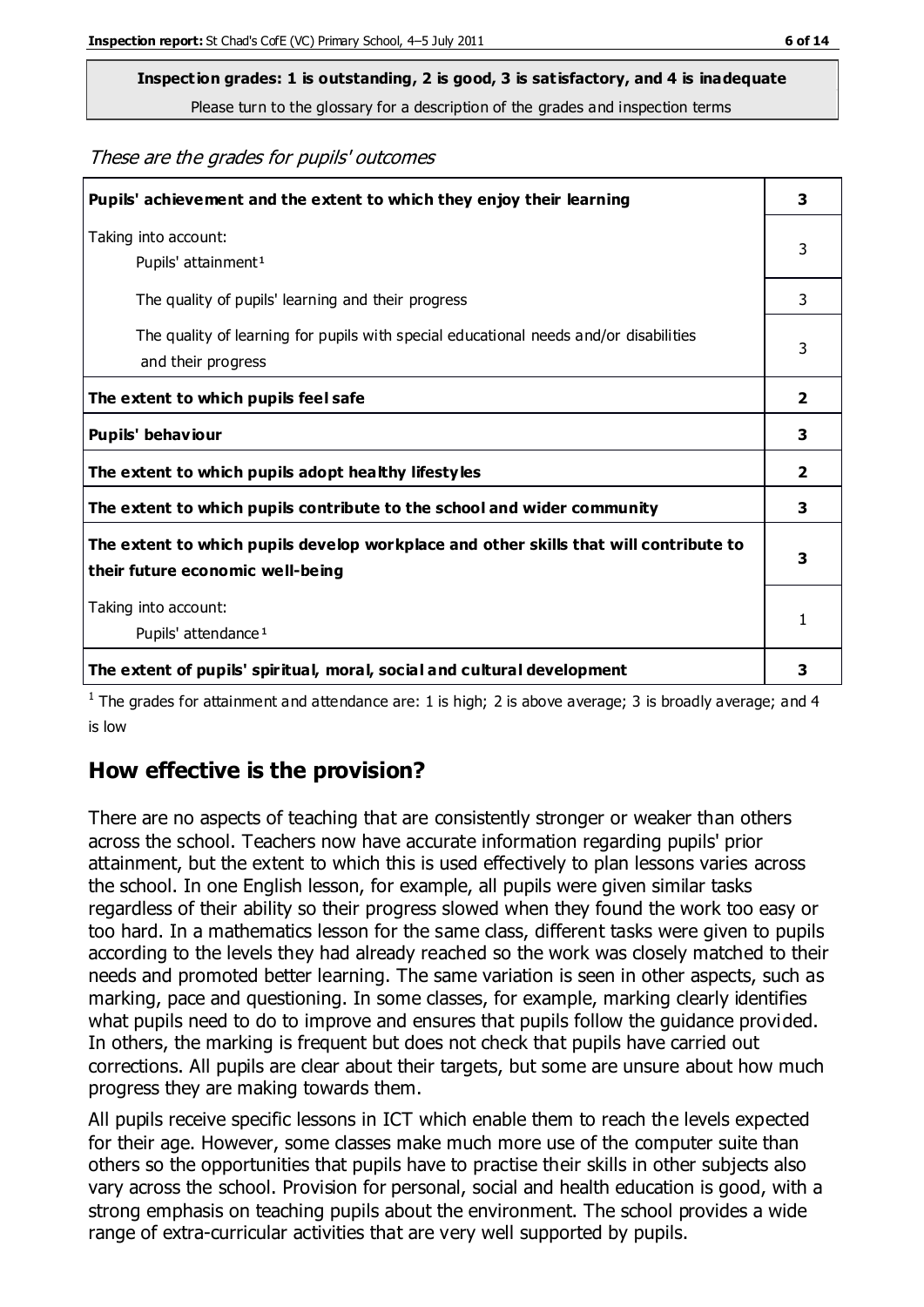#### **Inspection grades: 1 is outstanding, 2 is good, 3 is satisfactory, and 4 is inadequate** Please turn to the glossary for a description of the grades and inspection terms

As well as successfully promoting high levels of attendance, the school is very effective in helping pupils to make up work missed through unavoidable absence, such as hospitalisation. Pupils whose circumstances may make them vulnerable are closely monitored. The school can point to telling examples of where support for them has proved successful in overcoming barriers to learning. Arrangements for transfer to secondary school are excellent. For example, Year 6 pupils start work on a project that is continued into Year 7 to aid continuity. The breakfast club provides a good start to the day, with a strong emphasis on promoting health and a wide range of interesting and enjoyable activities.

| The quality of teaching                                                                                    |  |
|------------------------------------------------------------------------------------------------------------|--|
| Taking into account:<br>The use of assessment to support learning                                          |  |
| The extent to which the curriculum meets pupils' needs, including, where relevant,<br>through partnerships |  |
| The effectiveness of care, guidance and support                                                            |  |

These are the grades for the quality of provision

## **How effective are leadership and management?**

The headteacher provides a clear vision that is providing the impetus to drive the school forward. This vision is conveyed well to all staff. Staff morale is high as they respond to more stable leadership under the direction of the headteacher. They share a satisfactory drive for improvement and are keen to raise the quality of teaching. Checks on teaching provide an accurate picture of its strengths and weaknesses and the variation in quality is being reduced. The proportion of good lessons is increasing as a result. Strengths are starting to emerge in individuals' teaching, but these are not yet being used consistently by all leaders and managers to promote higher quality across the school. The governing body plays a satisfactory role. Its effectiveness is improving as governors ask more challenging questions about the school's performance. However, the school has only recently started to systematically seek the views of parents and carers and the methods by which they can express their opinions are limited to writing letters, telephoning or visiting the school in person. As a result, more than one in four parents and carers responding to the questionnaire were unhappy with the partnership that they have with the school.

The governing body meets most statutory requirements, including those for safeguarding pupils. However, requirements to promote community cohesion are not met. The school ensures that pupils have a good understanding of their local community, and promotes shared values and an appreciation of diversity. A thorough audit of socio-economic circumstances has been completed, but not one with respect to different faiths. Links are developing with a school in China, but there are no others at present where pupils can engage with those from different backgrounds, either in Great Britain or beyond. The changes to the extra-curricular clubs have led to improved equality. There are no significant differences between the performance of different groups in the school as a whole, although variations exist within individual year groups and subjects.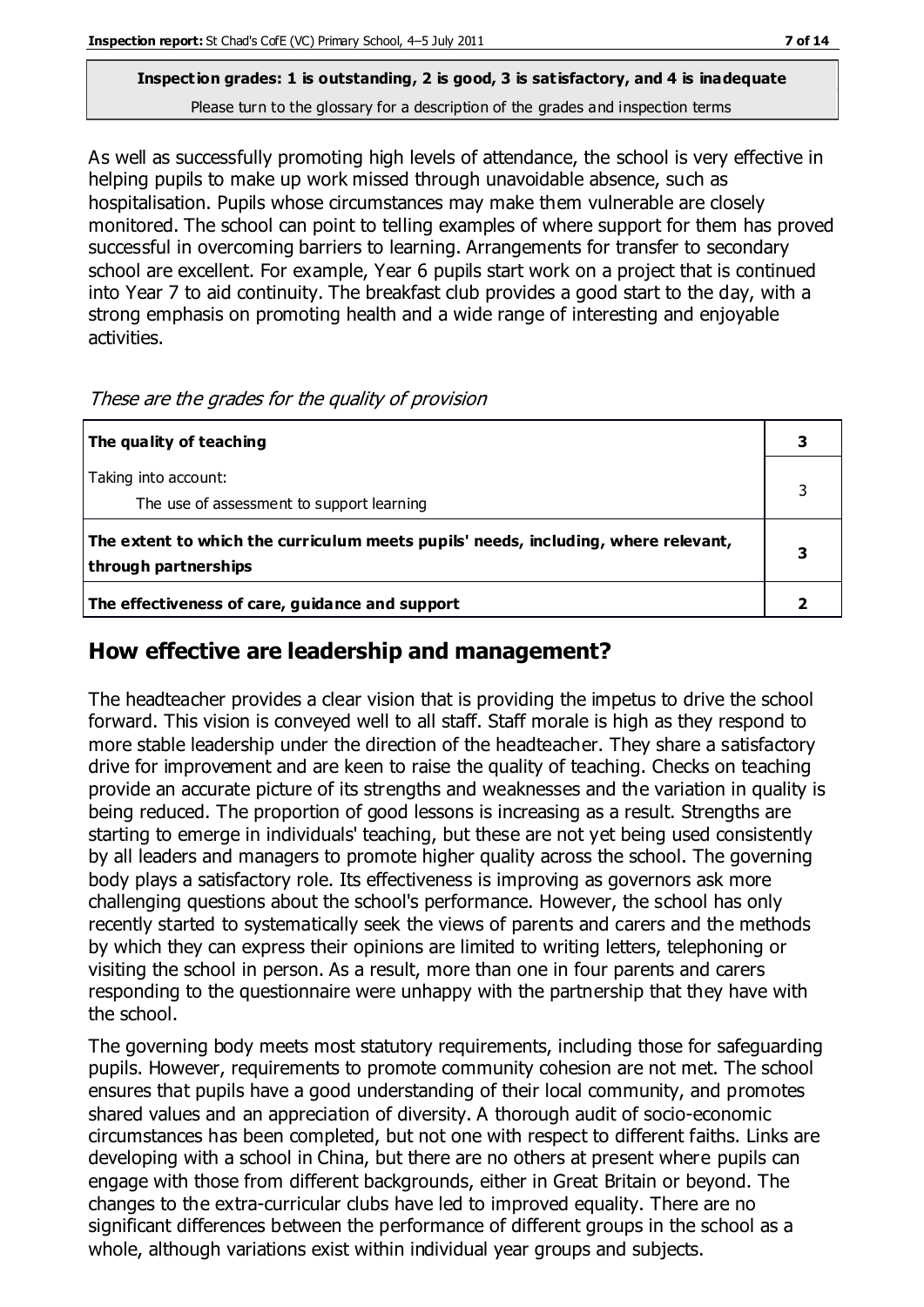**Inspection grades: 1 is outstanding, 2 is good, 3 is satisfactory, and 4 is inadequate**

Please turn to the glossary for a description of the grades and inspection terms

| The effectiveness of leadership and management in embedding ambition and driving<br>improvement                                                                  | 3 |
|------------------------------------------------------------------------------------------------------------------------------------------------------------------|---|
| Taking into account:<br>The leadership and management of teaching and learning                                                                                   | 3 |
| The effectiveness of the governing body in challenging and supporting the<br>school so that weaknesses are tackled decisively and statutory responsibilities met | 3 |
| The effectiveness of the school's engagement with parents and carers                                                                                             | 4 |
| The effectiveness of partnerships in promoting learning and well-being                                                                                           | 3 |
| The effectiveness with which the school promotes equality of opportunity and tackles<br>discrimination                                                           | 3 |
| The effectiveness of safeguarding procedures                                                                                                                     | 3 |
| The effectiveness with which the school promotes community cohesion                                                                                              | 4 |
| The effectiveness with which the school deploys resources to achieve value for money                                                                             | 3 |

#### These are the grades for leadership and management

# **Early Years Foundation Stage**

Children make satisfactory progress in all areas of learning and start Year 1 with average levels of attainment. Assessments are accurate and based securely on a wide range of observations of children at work and play. Children are provided with a range of activities, but these do not always challenge them to learn at the best possible rate. The environment is welcoming and teachers have good relations with children. Teachers are firm but fair, so children behave well and learn to share and cooperate with one another. Children have a good understanding of safety and hygiene because they are taught to adopt good habits, such as always washing their hands and wearing hats in strong sunlight. Independence is more limited as children have relatively few opportunities to choose whether to work indoors or out because teachers make this choice for them. There is a satisfactory range of resources, except for ICT where opportunities for children to use computers are too limited.

Staff have a sound knowledge of the requirements of the Early Years Foundation Stage and ensure that all welfare and safeguarding requirements are met. Provision is showing clear signs of improvement as areas for development are identified more accurately and appropriate plans for addressing them are implemented. This is reflected in children making faster progress in their number work and developing creativity than was previously the case.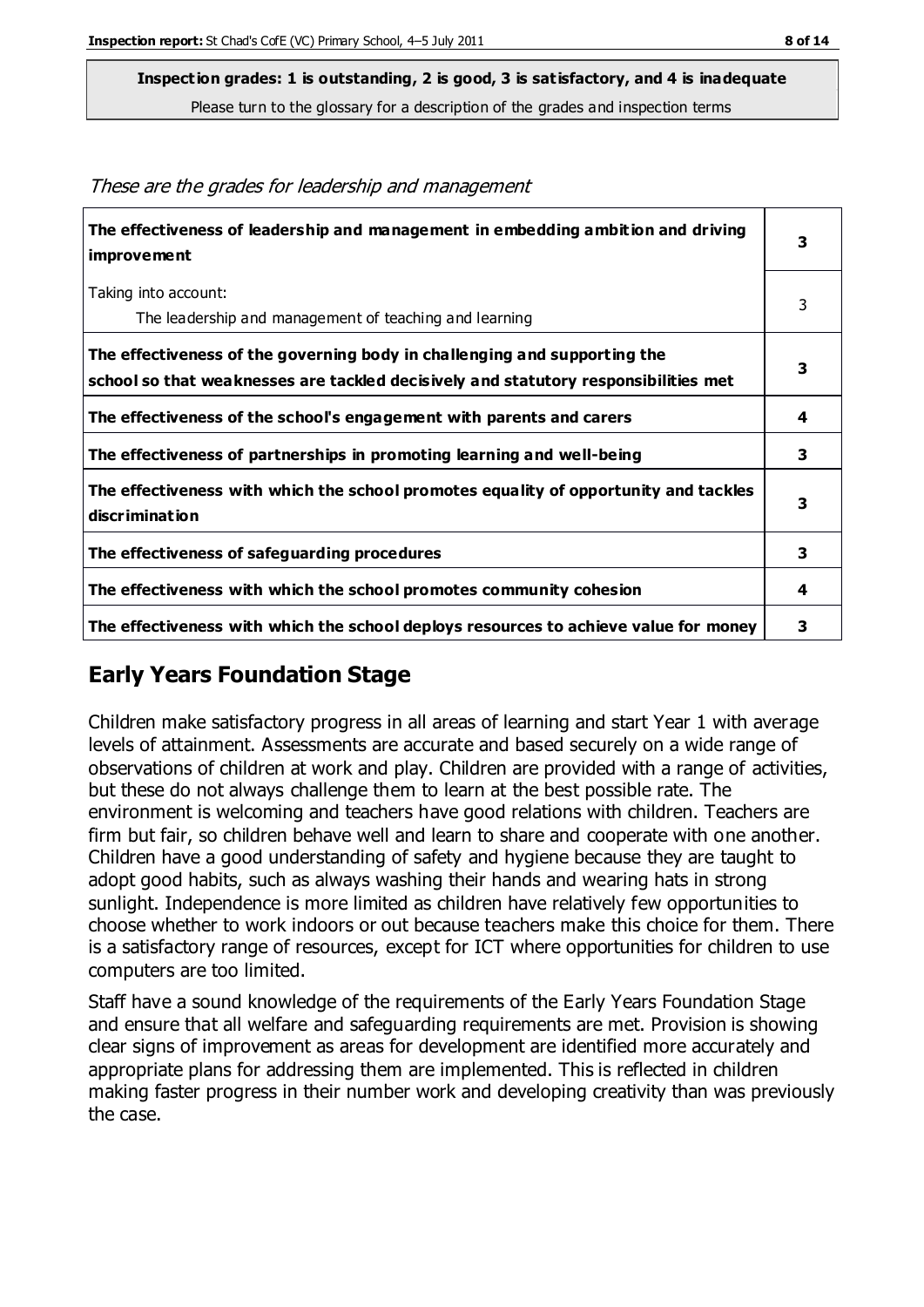**Inspection grades: 1 is outstanding, 2 is good, 3 is satisfactory, and 4 is inadequate**

Please turn to the glossary for a description of the grades and inspection terms

These are the grades for the Early Years Foundation Stage

| <b>Overall effectiveness of the Early Years Foundation Stage</b>                      |  |  |
|---------------------------------------------------------------------------------------|--|--|
| Taking into account:<br>Outcomes for children in the Early Years Foundation Stage     |  |  |
| The quality of provision in the Early Years Foundation Stage                          |  |  |
| The effectiveness of leadership and management of the Early Years Foundation<br>Stage |  |  |

## **Views of parents and carers**

The response to the questionnaire was much higher than in most other schools. The majority of parents and carers are satisfied with much that the school provides and hold views that are similar to those of inspectors. Some parents and carers raised concerns about the limited extent to which their views were taken into account and felt that the new leadership and management was to blame. Their concerns related specifically to changes to after-school activities and the erection of fences. Inspectors analysed records of extra-curricular activities, where these were available, and walked the school site. They read the letters sent to parents and carers about the changes and the written responses from parents and carers. They found that the changes were necessary to meet safeguarding requirements, but that communication with parents and carers was not of a sufficiently good quality to reassure them that such changes would benefit their children or to take sufficient account of their views.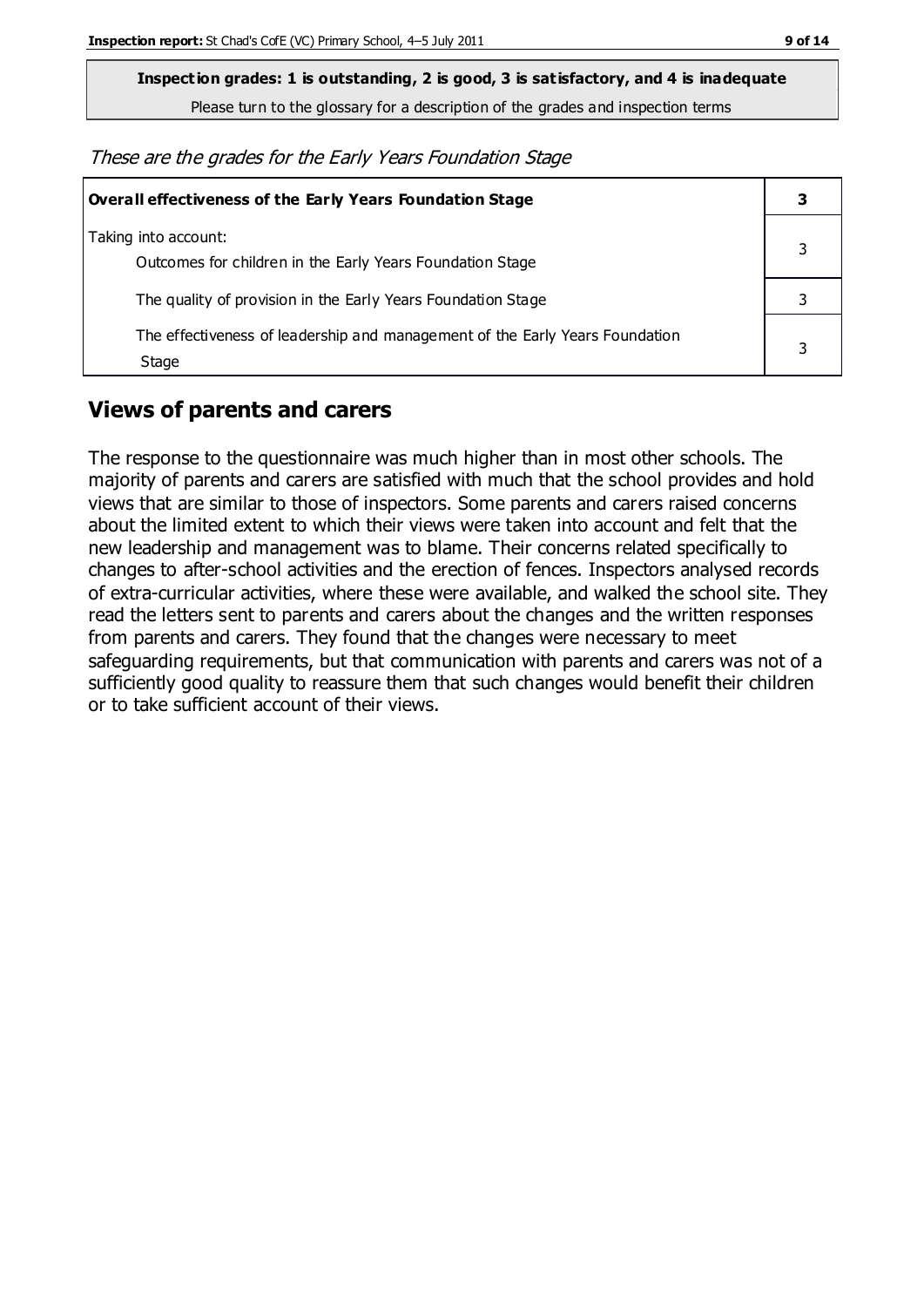#### **Responses from parents and carers to Ofsted's questionnaire**

Ofsted invited all the registered parents and carers of pupils registered at St Chad's CofE (VC) Primary School to complete a questionnaire about their views of the school.

In the questionnaire, parents and carers were asked to record how strongly they agreed with 13 statements about the school. The inspection team received 153 completed questionnaires by the end of the on-site inspection. In total, there are 207 pupils registered at the school.

| <b>Statements</b>                                                                                                                                                                                                                                       | <b>Strongly</b><br>agree |               | Agree        |               | <b>Disagree</b> |               | <b>Strongly</b><br>disagree |                |
|---------------------------------------------------------------------------------------------------------------------------------------------------------------------------------------------------------------------------------------------------------|--------------------------|---------------|--------------|---------------|-----------------|---------------|-----------------------------|----------------|
|                                                                                                                                                                                                                                                         | <b>Total</b>             | $\frac{0}{0}$ | <b>Total</b> | $\frac{0}{0}$ | <b>Total</b>    | $\frac{0}{0}$ | <b>Total</b>                | $\frac{9}{6}$  |
| My child enjoys school                                                                                                                                                                                                                                  | 85                       | 56            | 59           | 39            | 7               | 5             | $\mathbf 0$                 | $\mathbf 0$    |
| The school keeps my child<br>safe                                                                                                                                                                                                                       | 105                      | 69            | 47           | 31            | 0               | 0             | $\mathbf 0$                 | $\mathbf 0$    |
| My school informs me about<br>my child's progress                                                                                                                                                                                                       | 53                       | 35            | 90           | 59            | 7               | 5             | 3                           | $\overline{2}$ |
| My child is making enough<br>progress at this school                                                                                                                                                                                                    | 55                       | 36            | 72           | 47            | 18              | 12            | 4                           | 3              |
| The teaching is good at this<br>school                                                                                                                                                                                                                  | 66                       | 43            | 65           | 42            | 14              | 9             | 1                           | $\mathbf{1}$   |
| The school helps me to<br>support my child's learning                                                                                                                                                                                                   | 62                       | 41            | 69           | 45            | 20              | 13            | 1                           | $\mathbf{1}$   |
| The school helps my child to<br>have a healthy lifestyle                                                                                                                                                                                                | 58                       | 38            | 77           | 50            | 14              | 9             | $\mathbf{1}$                | $\mathbf{1}$   |
| The school makes sure that<br>my child is well prepared for<br>the future (for example<br>changing year group,<br>changing school, and for<br>children who are finishing<br>school, entering further or<br>higher education, or entering<br>employment) | 65                       | 42            | 68           | 44            | 12              | 8             | 3                           | $\overline{2}$ |
| The school meets my child's<br>particular needs                                                                                                                                                                                                         | 57                       | 37            | 68           | 44            | 21              | 14            | 3                           | $\overline{2}$ |
| The school deals effectively<br>with unacceptable behaviour                                                                                                                                                                                             | 57                       | 37            | 63           | 41            | 17              | 11            | 8                           | 5              |
| The school takes account of<br>my suggestions and concerns                                                                                                                                                                                              | 40                       | 26            | 61           | 40            | 34              | 22            | $10\,$                      | $\overline{7}$ |
| The school is led and<br>managed effectively                                                                                                                                                                                                            | 44                       | 29            | 63           | 41            | 30              | 20            | 11                          | $\overline{7}$ |
| Overall, I am happy with my<br>child's experience at this<br>school                                                                                                                                                                                     | 69                       | 45            | 63           | 41            | 16              | 10            | $\mathbf{1}$                | $\mathbf{1}$   |

The table above summarises the responses that parents and carers made to each statement. The percentages indicate the proportion of parents and carers giving that response out of the total number of completed questionnaires. Where one or more parents and carers chose not to answer a particular question, the percentages will not add up to 100%.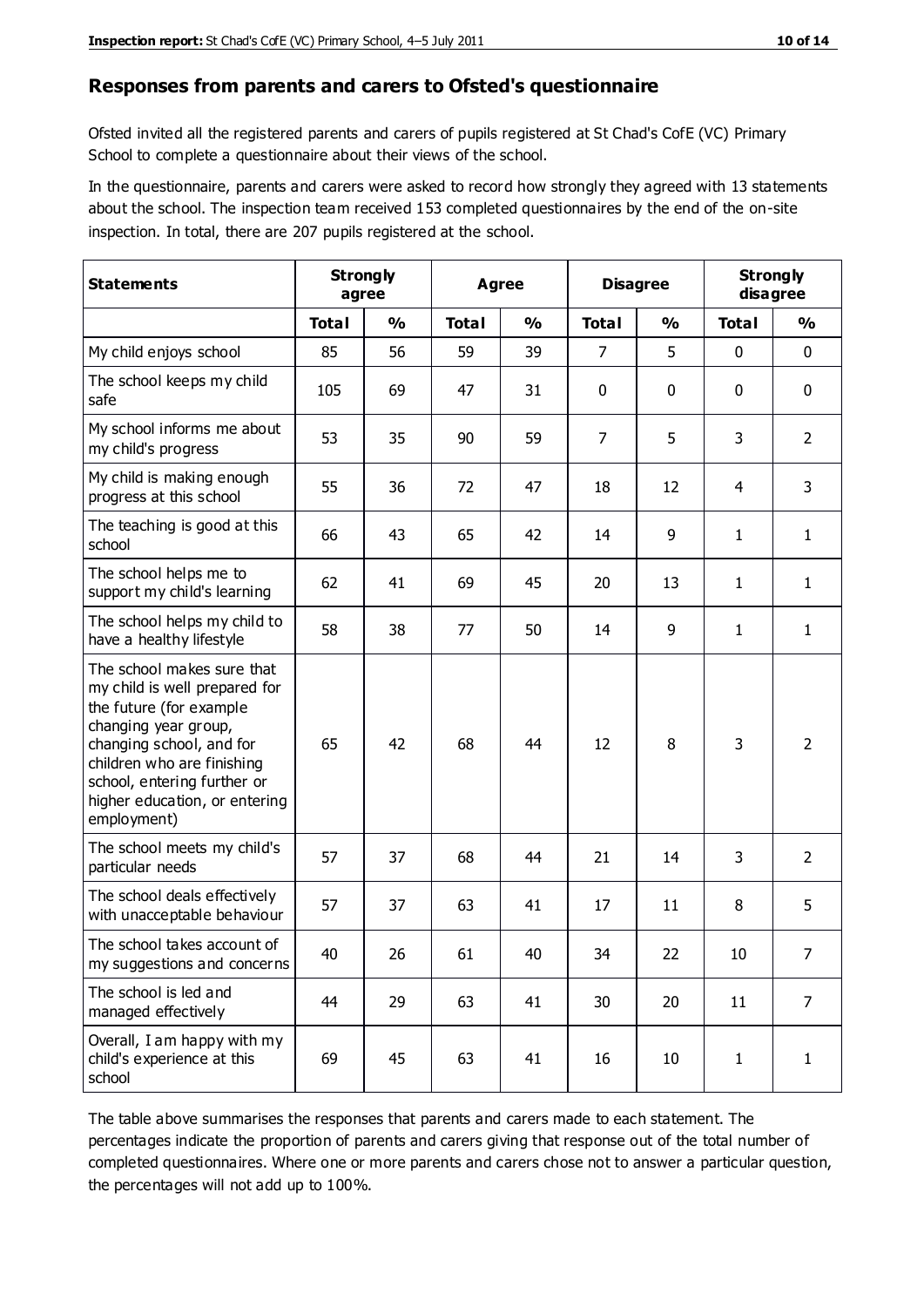# **Glossary**

| Grade   | <b>Judgement</b> | <b>Description</b>                                                                                                                                                                                                            |
|---------|------------------|-------------------------------------------------------------------------------------------------------------------------------------------------------------------------------------------------------------------------------|
| Grade 1 | Outstanding      | These features are highly effective. An outstanding school<br>provides exceptionally well for all its pupils' needs.                                                                                                          |
| Grade 2 | Good             | These are very positive features of a school. A school that<br>is good is serving its pupils well.                                                                                                                            |
| Grade 3 | Satisfactory     | These features are of reasonable quality. A satisfactory<br>school is providing adequately for its pupils.                                                                                                                    |
| Grade 4 | Inadequate       | These features are not of an acceptable standard. An<br>inadequate school needs to make significant improvement<br>in order to meet the needs of its pupils. Ofsted inspectors<br>will make further visits until it improves. |

#### **What inspection judgements mean**

#### **Overall effectiveness of schools**

|                       | Overall effectiveness judgement (percentage of schools) |      |                     |                   |
|-----------------------|---------------------------------------------------------|------|---------------------|-------------------|
| <b>Type of school</b> | <b>Outstanding</b>                                      | Good | <b>Satisfactory</b> | <b>Inadequate</b> |
| Nursery schools       | 46                                                      | 48   | 6                   |                   |
| Primary schools       | 6                                                       | 47   | 40                  | 7                 |
| Secondary schools     | 12                                                      | 39   | 38                  | 11                |
| Sixth forms           | 13                                                      | 42   | 41                  | 3                 |
| Special schools       | 28                                                      | 49   | 19                  | 4                 |
| Pupil referral units  | 14                                                      | 45   | 31                  | 10                |
| All schools           | 10                                                      | 46   | 37                  |                   |

New school inspection arrangements were introduced on 1 September 2009. This means that inspectors now make some additional judgements that were not made previously.

The data in the table above are for the period 1 September 2010 to 31 December 2010 and are consistent with the latest published official statistics about maintained school inspection outcomes (see **[www.ofsted.gov.uk](http://www.ofsted.gov.uk/)**).

The sample of schools inspected during 2010/11 was not representative of all schools nationally, as weaker schools are inspected more frequently than good or outstanding schools.

Percentages are rounded and do not always add exactly to 100.

Sixth form figures reflect the judgements made for the overall effectiveness of the sixth form in secondary schools, special schools and pupil referral units.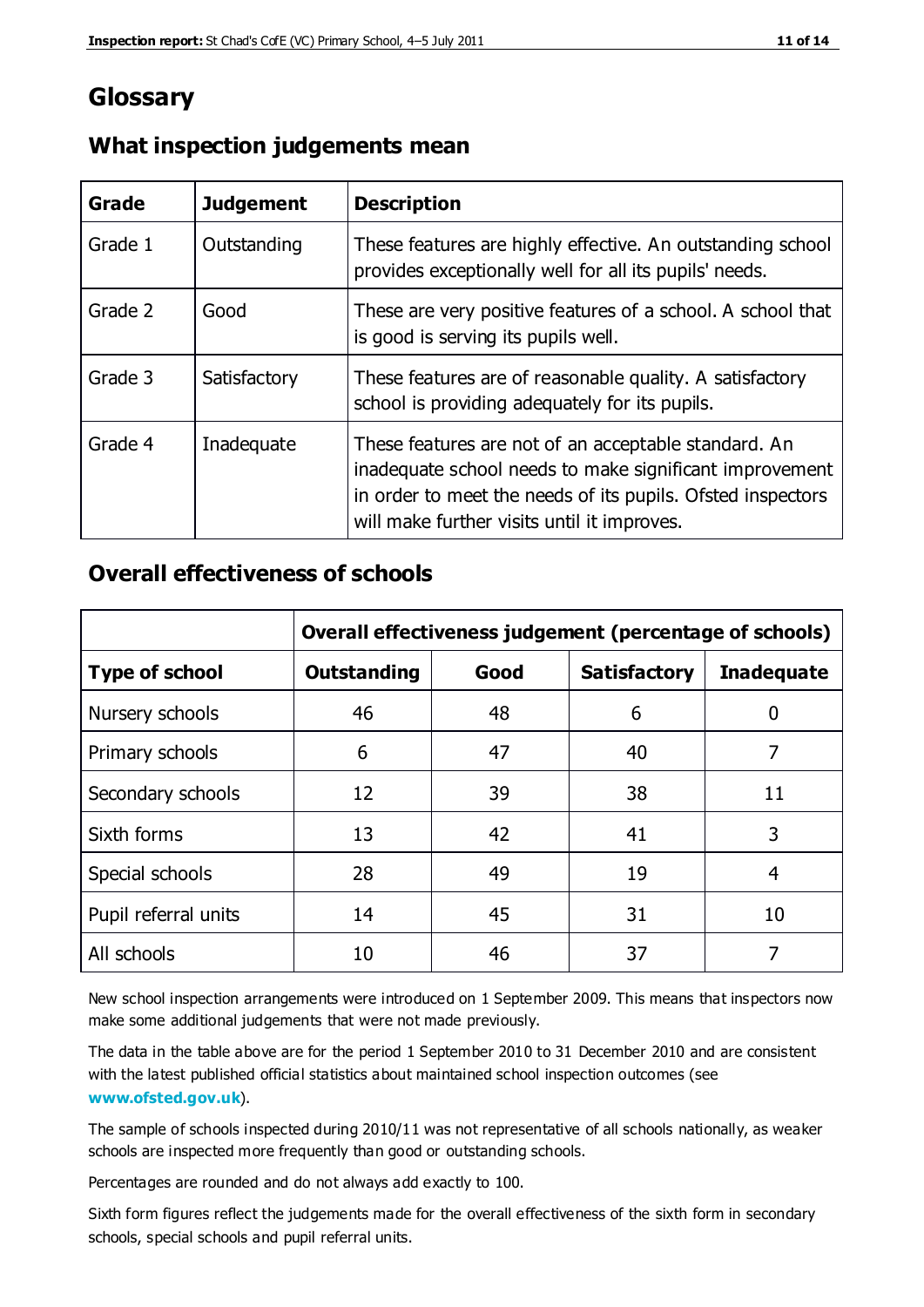# **Common terminology used by inspectors**

| Achievement:                  | the progress and success of a pupil in their learning,<br>development or training.                                                                                                                                                          |  |  |
|-------------------------------|---------------------------------------------------------------------------------------------------------------------------------------------------------------------------------------------------------------------------------------------|--|--|
| Attainment:                   | the standard of the pupils' work shown by test and<br>examination results and in lessons.                                                                                                                                                   |  |  |
| Capacity to improve:          | the proven ability of the school to continue<br>improving. Inspectors base this judgement on what<br>the school has accomplished so far and on the quality<br>of its systems to maintain improvement.                                       |  |  |
| Leadership and management:    | the contribution of all the staff with responsibilities,<br>not just the headteacher, to identifying priorities,<br>directing and motivating staff and running the school.                                                                  |  |  |
| Learning:                     | how well pupils acquire knowledge, develop their<br>understanding, learn and practise skills and are<br>developing their competence as learners.                                                                                            |  |  |
| <b>Overall effectiveness:</b> | inspectors form a judgement on a school's overall<br>effectiveness based on the findings from their<br>inspection of the school. The following judgements,<br>in particular, influence what the overall effectiveness<br>judgement will be. |  |  |
|                               | The school's capacity for sustained<br>improvement.                                                                                                                                                                                         |  |  |
|                               | Outcomes for individuals and groups of pupils.                                                                                                                                                                                              |  |  |
|                               | The quality of teaching.                                                                                                                                                                                                                    |  |  |
|                               | The extent to which the curriculum meets<br>pupils' needs, including, where relevant,<br>through partnerships.                                                                                                                              |  |  |
|                               | The effectiveness of care, guidance and<br>support.                                                                                                                                                                                         |  |  |
| Progress:                     | the rate at which pupils are learning in lessons and<br>over longer periods of time. It is often measured by<br>comparing the pupils' attainment at the end of a key                                                                        |  |  |

stage with their attainment when they started.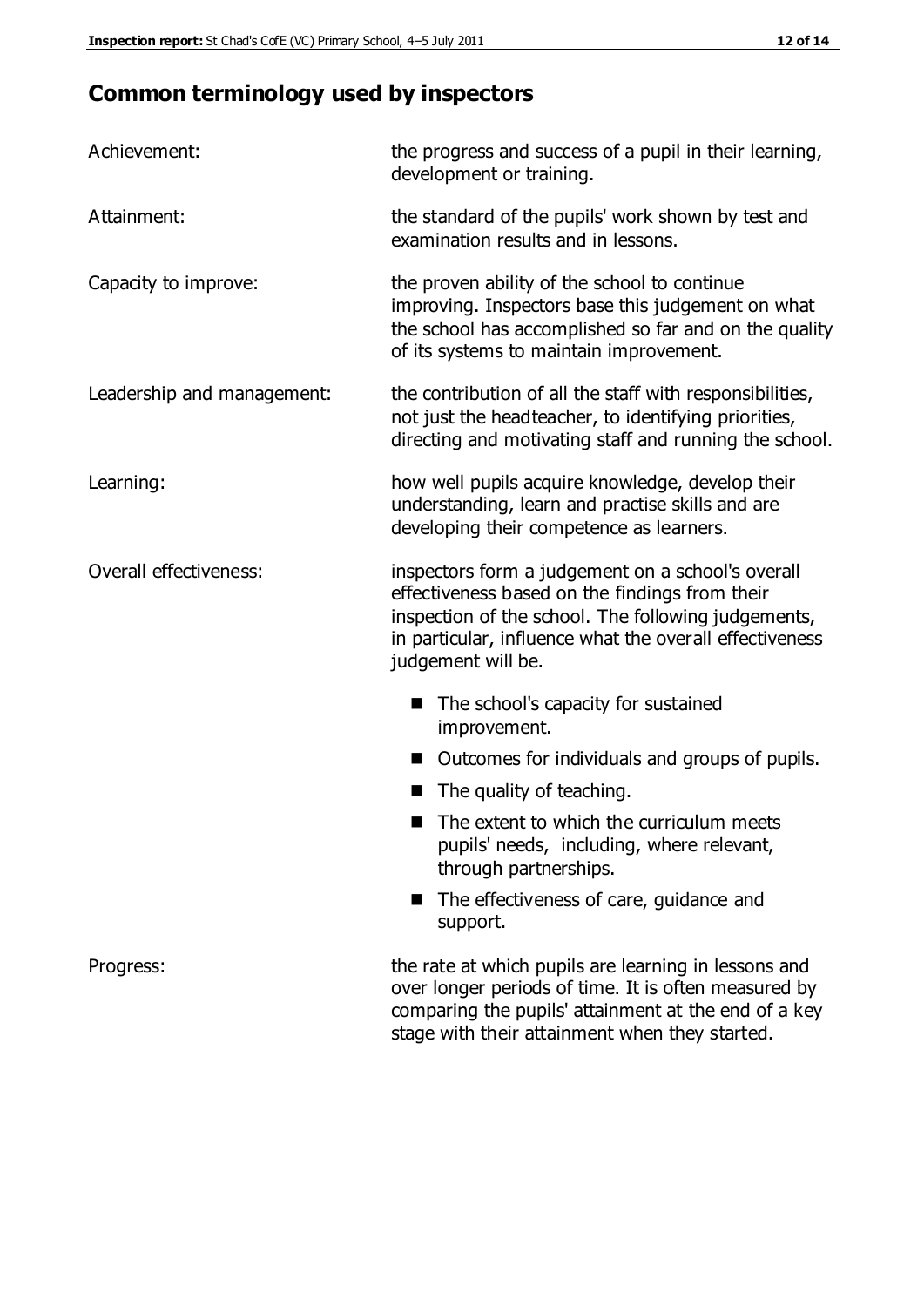#### **This letter is provided for the school, parents and carers to share with their children. It describes Ofsted's main findings from the inspection of their school.**

6 July 2011

Dear Pupils

#### **Inspection of St Chad's CofE (VC) Primary School, Lichfield, WS13 6SN**

Thank you for all the help you gave us when we visited your school. We found you to be polite, welcoming and keen to tell us about life at school. We were impressed by your high attendance and your good knowledge of how to stay healthy and safe. Your teachers take good care of you and ensure that you are safe in school.

You are getting a satisfactory education. You make steady progress in your subjects overall, but this varies from class to class. You make good progress in some years, but then it slows again in others. We have asked your headteacher to make sure you make the best progress at all times by identifying what each of your teachers does really well and then sharing it with the others. You reach the standards expected for your age in each of your subjects, but do not have enough opportunities to practise your computing skills. We have asked your teachers to give you more time to use computers to support your learning. You can help by suggesting when using a computer would be more efficient than doing the work by hand. We have also asked the school to give you more opportunities to communicate with and learn more about those from other areas of Great Britain and around the world, as you do not know as much about their cultures as you do your own.

Your school is now improving again after several changes of headteacher. Some of your parents and carers are not happy with the changes that have been made. These have been necessary to ensure that you are safe, but have not always been explained clearly enough. We have asked the headteacher and governing body to provide parents and carers with more different ways by which they can express their views, and to take greater account of their opinions when making changes.

With all best wishes for the future.

Yours sincerely

David Driscoll Lead inspector